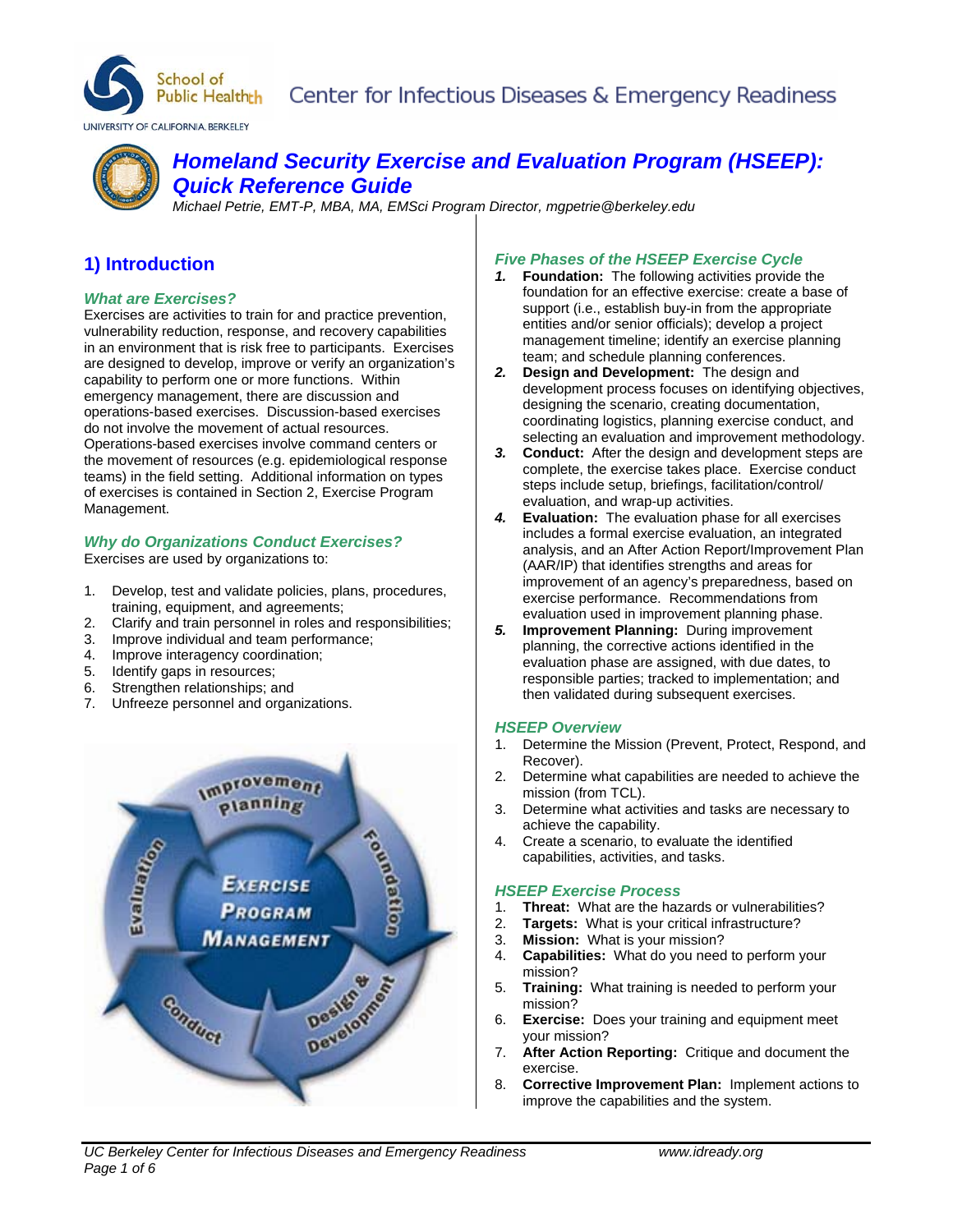

# Center for Infectious Diseases & Emergency Readiness

UNIVERSITY OF CALIFORNIA, BERKELEY

## *The HSEEP Cycle*



Additional Information: www.hseep.dhs.gov

# **2) Exercise Program Management**

## *Capabilities Based Planning*

Capability-based planning: Planning to build capabilities suitable for a wide range of threats and hazards, while considering cost and prioritization. The exercise program begins with assessment of agency's threats, vulnerabilities, and capabilities.

- 1. Identify capabilities and gaps in capabilities.
- 2. Decide what capabilities are needed to fill gaps.
- 3. Determine which tasks are needed to achieve capabilities.
- 4. Design exercises that improve ability to complete tasks.
- 5. Integrate priorities from Improvement Plans.
- 6. Prioritize improvements based on National Priorities and local priorities.

## *Types of Exercises*

## **Discussion-Based Exercises**

- **Seminars:** Informal discussion to orient participants to plans, policies, or procedures. Similar to a briefing.
- **Workshops:** Discussion used to build specific products; more structured than a seminar. Two way communication.
- **Tabletop Exercises:** Discussion of simulated scenarios to assess policies, plans, and procedures.
- **Games:** Competitive simulation involving two or more teams.

## **Operations-Based Exercises**

- **Drills:** Coordinated activity to test a single function in a single agency, such as a fire drill at a school.
- **Functional:** Activity to test command and control among coordination centers. No field assets ("Boots on Ground").
- **Full-Scale:** Multi-agency, multi-function evaluation of command and control centers and field assets.



## *Training and Exercise Plan Scheduling*

Training and Exercise Plan Workshop (T&EPW)

- **What:** (Multi-Agency) Annual Workshop to discuss HSEEP accomplishments and future needs. Also used to create or modify Multi-Year Training and Exercise Plan.
- **Who:** Officials from participating agencies.
- **Why:** Agencies review their progress since last T&EPW and identify training needs for next year. Coordinates exercise schedules at State, regional and local levels—avoid duplication.
- **Multi-Year Training and Exercise Plan:** Longer term (usually 3 year) view of training and exercise needs. Plan identifies: program priorities, target capabilities, training courses, and exercises.

# **3) Exercise Foundation and Scheduling**

## *Exercise Planning Team*

**What:** The team that designs, develops, conducts and evaluates the exercise(s). The team creates exercise objectives, develops scenarios, and evaluation materials. Serves as POC for exercise information.

**Organizational Structure:** Exercise Planning Teams generally use ICS structure:

- **Command:** Leads overall planning process and successful exercise execution.
- **Operations:** Selects exercise design/capabilities, develops scenario, and identifies exercise controllers.
- **Planning:** Plans and coordinates exercise evaluation. Creates Exercise Evaluation Guides (EEGs). Identifies exercise evaluators.
- **Logistics:** Every agency participates in logistics. Provides/coordinates all exercise support, including actors, supplies, communications, signs, food.
- **Finance:** Manages budget, tracks costs, and seeks reimbursement. Registers VIPs and observers.
- **Subject Matter Experts:** Helps make exercise realistic. Provides technical information.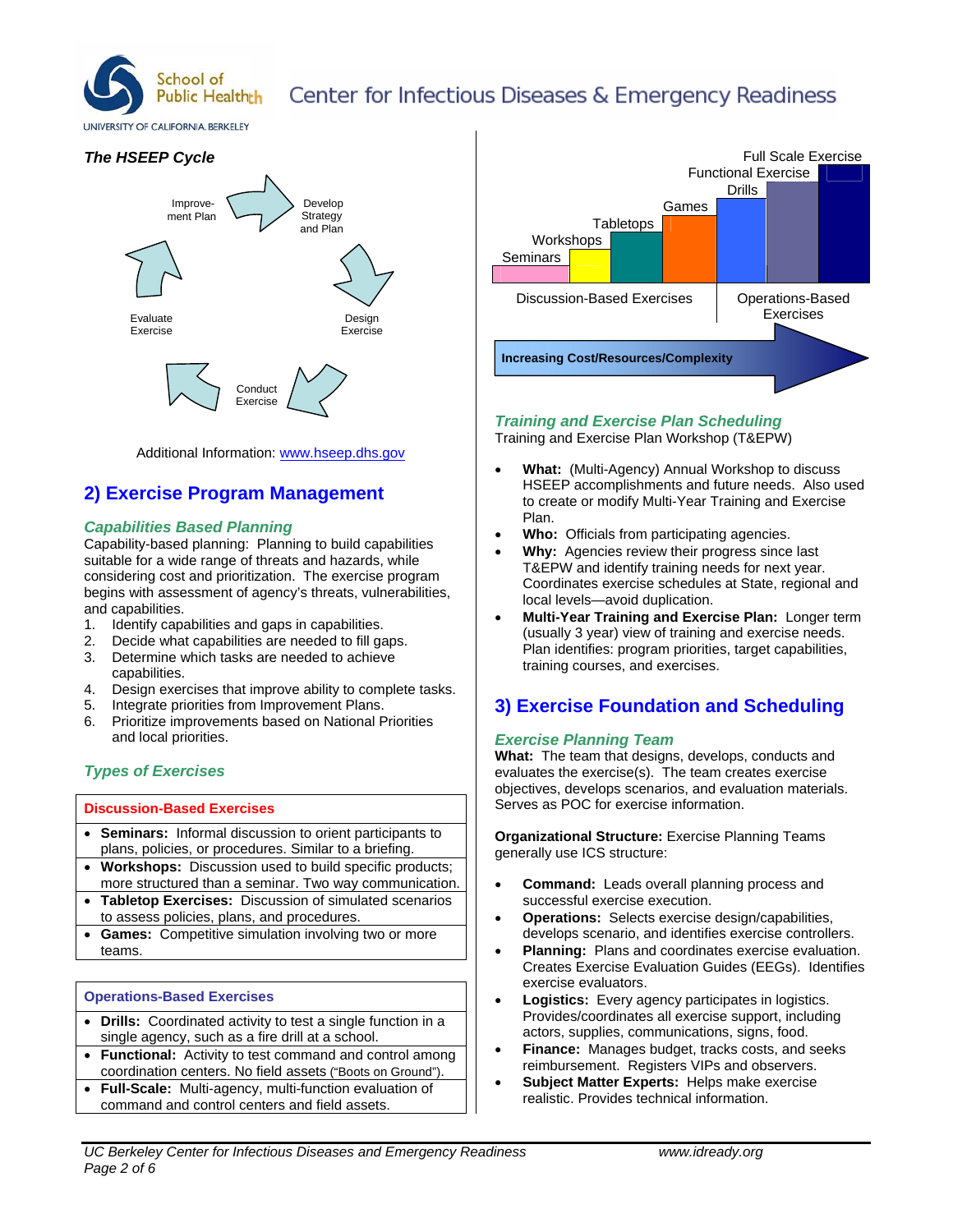

#### *Exercise Planning Conferences (Meetings)*

- **Concept and Objectives (C&O) Meeting:** *Optional meeting,* attended by sponsoring agency, planning team leader, and senior officials. Forum to identify exercise goal, develop exercise capability, and identify planning team members.
- **Initial Planning Conference (IPC):** *Mandatory meeting for all discussion and operations-based exercises.* Forum to design exercise, get input on scope, assumptions, artificialities, scenario variables. May be used to plan evaluation. Team members are assigned to develop documents (e.g. SITMAN, MSEL) and prepare logistics support.
- **Midterm Planning Conference (MPC):** *Optional meeting. Used for complex operations-based exercises.* Forum to discus exercise staffing, documents, timeline, scheduling, and logistics. Review of draft EXPLAN, Controller and Evaluator Handbook, and MSEL.
- **Master Scenario Events List (MSEL) Conference:**  *Meeting for Operations-based exercises. Meeting can be incorporated into MPC or FPC.* Forum to review exercise timeline. MSEL is a chronological list that supplements exercise scenario with event synopses, and responses.
- **Final Planning Conference (FPC):** *Mandatory meeting for all discussion and operations-based exercises.* Forum for final review of all exercise processes and procedures. Review and approve final drafts of all exercise materials during FPC.

| Pre-Exercise Planning Meetings*                                                                 |                                    |                                    |
|-------------------------------------------------------------------------------------------------|------------------------------------|------------------------------------|
|                                                                                                 | <b>Discussion-</b><br><b>Based</b> | <b>Operations-</b><br><b>Based</b> |
| <b>C&amp;O Meeting</b>                                                                          |                                    | Large or series of<br>exercises    |
| <b>IPC</b>                                                                                      | 3 months                           | 6 months                           |
| <b>MPC</b>                                                                                      |                                    | 3 months                           |
| <b>MSEL</b><br>Conference(s)<br>(1 or more)                                                     |                                    | Large or complex<br>exercise       |
| <b>FPC</b>                                                                                      | 6 weeks                            | 6 weeks                            |
| * Months/days denote the recommended time before<br>the exercise that the meeting should occur. |                                    |                                    |

#### *Simple Project Management Principles*

**1. Establish a Project Timeline**  Identify project milestones such as meeting dates, document deadlines, deliverables, and post-exercise meetings and documents.

#### **2. Assign Responsibilities**

Identify team members' responsibilities. Task team members with responsibilities consistent with their skill set and capabilities. Track progress of team members, based on project timeline.

#### **3. Maintain Exercise Budget**

Track labor costs of planning team, consultants, players, and backfill costs. Track travel and other direct costs.

#### **4. Maintain Document Control**

Track document changes by revision number/date produced. Implement a peer review process for all documents. Protect document confidentiality documents may be FOUO (for official use only) or other restricted distribution.

## **4) Common Exercise Design Components**

#### *Exercise Design*

- 1. Select capabilities from the Target Capabilities List (TCL) based on type, scope, and participant agencies.
- 2. Based on capability chosen, identify subordinate activities and tasks for evaluation.
- 3. Design an exercise scenario to facilitate the evaluation of the identified capability.



#### *Developing an Exercise Scenario*

- The Exercise Scenario drives the exercise play. The scenario should be risk-based, realistic, challenging, and include conditions that allow players to demonstrate proficiency and competency.
- The scenario should include technical details credible enough to allow players to suspend disbelief.
- Tailor the exercise to the local jurisdiction
- Involve local agencies and facilities.
- Determine the threat/hazard to be used.
- Select an appropriate venue for the hazard.
- Consider previous real-world incidents and exercises.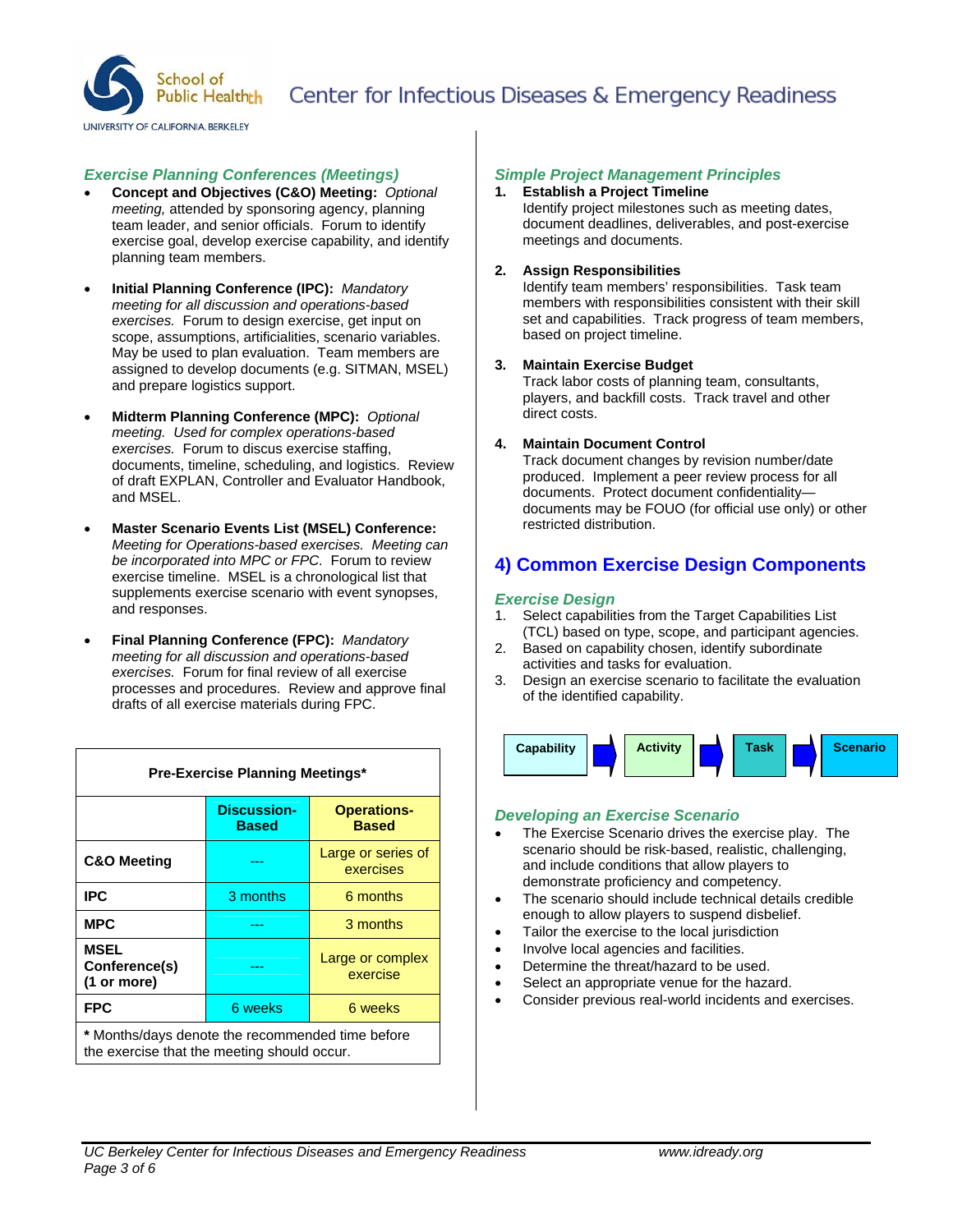

# Center for Infectious Diseases & Emergency Readiness

UNIVERSITY OF CALIFORNIA RERKELEY

## *Exercise Participants*

| <b>Discussion-Based Exercises</b> |                                   |                                                                                                                                                                                                   |  |  |
|-----------------------------------|-----------------------------------|---------------------------------------------------------------------------------------------------------------------------------------------------------------------------------------------------|--|--|
|                                   | <b>Operations-Based Exercises</b> |                                                                                                                                                                                                   |  |  |
| X                                 | X                                 | <b>Players:</b> Discuss the agency's role and<br>respond to the scenario presented. Perform<br>their regular role during operations-based<br>exercises.                                           |  |  |
| X                                 |                                   | Facilitators: Introduce or present modules,<br>lead discussions, and coordinate issues<br>among groups.                                                                                           |  |  |
|                                   | X                                 | <b>Controllers:</b> Plan and manage the exercise.<br>Assure conduct is appropriate. Role is<br>joined with facilitator in discussion exercises.<br>Role is distinct in operation-based exercises. |  |  |
| X                                 | $\mathbf{x}$                      | Evaluators: Observe and record player<br>discussions and actions. Analyze data, and<br>help draft the After Action Report (AAR).                                                                  |  |  |
| X                                 | $\mathbf{x}$                      | Observers/VIPs: Observe, but do not take<br>active part in, exercise.                                                                                                                             |  |  |
| X                                 |                                   | Recorders: Record data as directed by<br>facilitators. Do not interact with players.                                                                                                              |  |  |
|                                   | X.                                | <b>Actors:</b> Volunteers who simulate specific<br>roles during exercise play, making scenario<br>more realistic.                                                                                 |  |  |

# **5) Evaluation and Improvement Process**

## *Process Overview*

- **1. Plan and organize the evaluation.** 
	- Identify and train evaluators.
	- Define evaluation requirements and how information will be collected.
	- Prepare the information evaluation processes including developing Exercise Evaluation Guides EEGs).

#### **2. Observe the exercise and collect data.**

 Observe and record player discussion and action during the exercise relative to policies, procedures, and best practices.

## **3. Analyze data.**

- Data includes EEGs and other data sources identified above.
- Evaluators contribute to hot wash and Controller/Evaluator debrief.
- Hot wash is facilitated meeting with players, evaluators, controllers, observers, and evaluators to self-assess exercise play. It provides a general assessment of an organization's performance in an exercise, and provides an opportunity to clarify points or collect missing information.

## **4. Develop the draft After Action Report (AAR).**

- An After Action Report is a record of exercise actions used to implement changes and improve capabilities.
- AAR minimally includes: 1) Executive Summary; 2) Exercise Overview; 3) Exercise Design Summary; 4) Analysis of Capabilities; 5) Conclusion; and, 6) Appendix A - Improvement Plan.

#### **5. Conduct an After Action Conference.**

- Purpose is to agree on exercise findings and components of the Improvement Plan.
- Agency representatives must have authority to commit their agency to corrective actions.
- Exercise Planning Team, evaluators, and controllers also attend.
- Held no later than 4 weeks after exercise.

#### **6. Identify improvements for implementation.**

- Corrective action planning should consider the current operational picture, including staffing, funding, and resources.
- Develop detailed corrective action timeline, including short and long-term goals, and completion date.
- Each goal/objective is assigned to specific position within an organization.

## **7. Finalize the AAR/IP (Improvement Plan).**

- The AAR/IP details corrective actions and the agency(s) responsible for the correction.
- The AAR/IP should be distributed to all participating agencies no more than 60 days after the exercise.

## **8. Track implementation of the IP.**

- Exercise Program Manager tracks completion of corrective actions in the AAR/IP.
- Agencies' leadership provides regular updates to Exercise Program Manager.

## *Exercise Evaluation Guide Content*

- **Capability Description:** Overview description of capability to be evaluated.
- **Capability Outcome:** Description of the desired outcome of the correctly-performed capability.
- **Activity Description:** Description of the activity to be evaluated. The activity is subordinate to and an element of the capability described.
- **Tasks Observed:** Detailed listing of tasks that must be completed to demonstrate the activity and capability. This includes an area to record the observed performance v. the target performance.
- Exercise Evaluation Guides available at: https://hseep.dhs.gov/pages/1002\_EEGLi.aspx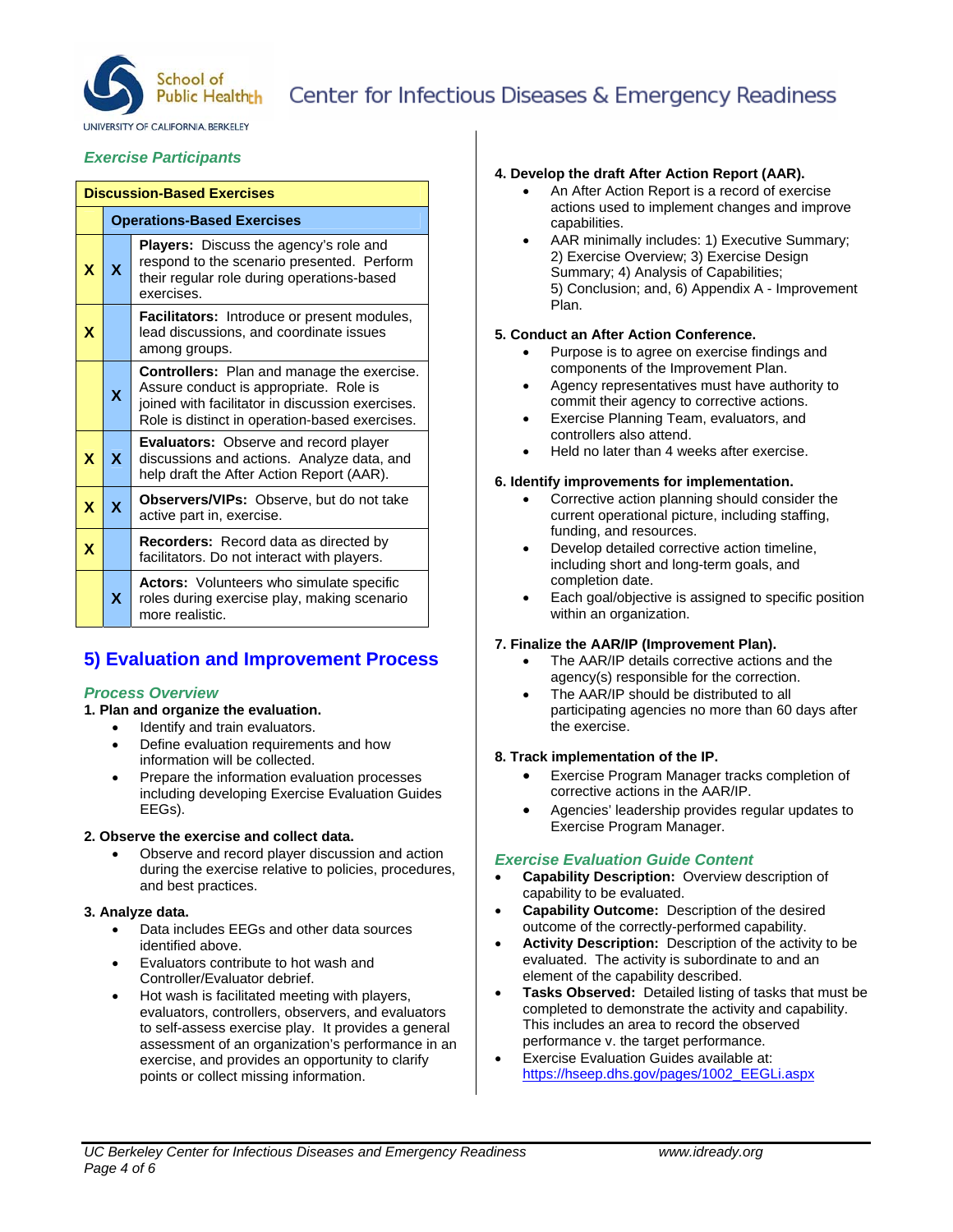

**6) Discussion-Based Exercises** 

## *Documentation for Discussion-Based Exercises*

- **Situation Manual (SITMAN):** A SITMAN is a document that includes an overview of the exercise and
	- the scenario. It contains the following sections: o *Introduction:* Includes agenda, goals, exercises rules, and capabilities.
		- o *Scenario Modules:* Organizes scenario into names and time-stamped modules.
		- o *Participant Questions:* Focused questions on plans and procedures.
- **Multimedia Presentations:** Provide a slide presentation to support the SITMAN that concisely summarizes information. May include audio and visual elements to increase realism.
- **Exercise Evaluation Guides (EEGs):** Used to guide evaluators to document exercise activities based upon capabilities.
- **After Action Report/Improvement Plan (AAR/IP**)**:** An AAR is a record of exercise actions, used to implement changes and improve capabilities. IP details corrective actions and the agency(s) responsible for the correction.
- **Media Releases:** Media releases are optional. Can inform public of an exercise, and raise awareness of jurisdiction's efforts to prepare. Develop an exercisespecific media policy.

## *Logistical Considerations for Discussion-Based Exercises*

Logistical considerations for discussion-based exercises include: facilities, refreshments, audio/visual requirements, supplies, badges, name tags, table tents, and registration materials.

- Verify acoustics in the room before the exercise.
- Test all electronic equipment before the exercise. If possible, have system redundancies.

## *Facility/Room Setup*

Facilities should be large enough to accommodate all participants and free from distraction. Recommended room setups, identified by exercise type, include:

- **Conference:** Use a U-shaped table format with facilitator standing near the open end of the U.
- **Seminar:** Use a classroom style setup with the facilitator in at the front of the room.
- **Workshop:** Set up tables to accommodate breakout groups. The facilitator can roam around the room.
- **Models, Simulations, and Games:** Layout must facilitate computer connection to a network.
- **Tabletop Exercise:** Tables can be arranged by functional area, agency or geographic area. Layout should facilitate inter-table communication.

## **7) Operations-Based Exercises**

## *Documentation for Operations-Based Exercises*

- **Exercise Plan (EXPLAN):** An EXPLAN summarizes the exercise and addresses broad objectives. Used by players and observers. It does not contain detailed scenario information. It contains the following standardized sections:
	- o *Purpose, scope and objectives*
	- o *Background*
	- o *Duration*
	- o *Date and time of exercise*
	- o *Exercise Planning Team Organization*
	- o *Roles and Responsibilities*
	- o *Rules of conduct*
	- o *Safety Issues/Weapons Policies*
	- o *Logistics*
	- o *Security and access*
	- o *Communications*
	- o *Schedule of events*
	- o *Maps and directions*
- **Controller and Evaluator (C/E) Handbook:** Used by Controllers and Evaluators only. Contains information in EXPLAN, and:
	- o *Detailed scenario information*
	- o *Roles and responsibilities of functional areas*
	- o *Controller communication plan*
	- o *Evaluator observation forms (optional)*
	- o *Exercise Evaluation Guides*
- **Master Scenario Events List (MSEL):** Chronological listing of events that generate player activity. MSEL injects include:
	- o *Designated scenario time*
	- o *Event synopsis*
	- o *Controller responsible for delivering injects*
	- o *Expected action*
	- o *Intended Player*
	- o *Capabilities to be demonstrated*
- **Briefings:** There are numerous briefings for operations-based exercises, based on the scope and scenario of the exercise. They include:
	- o *Controller and Evaluator Briefing*
	- o *Hospital Briefing*
	- o *Actor Briefing*
	- o *Observer Briefing*
	- o *Post Exercise Debriefings* 
		- *Player Hot Wash*
		- *C/E Debrief*
- **Exercise Evaluation Guides:** Used to guide evaluators to document exercise activities based upon capabilities.
	- o *EEGs are a guide to assist in evaluation and to determine if exercise objectives are met.*
	- o *Generally, one EEG packet for each of the capabilities in the TCL (Target Capabilities List).*